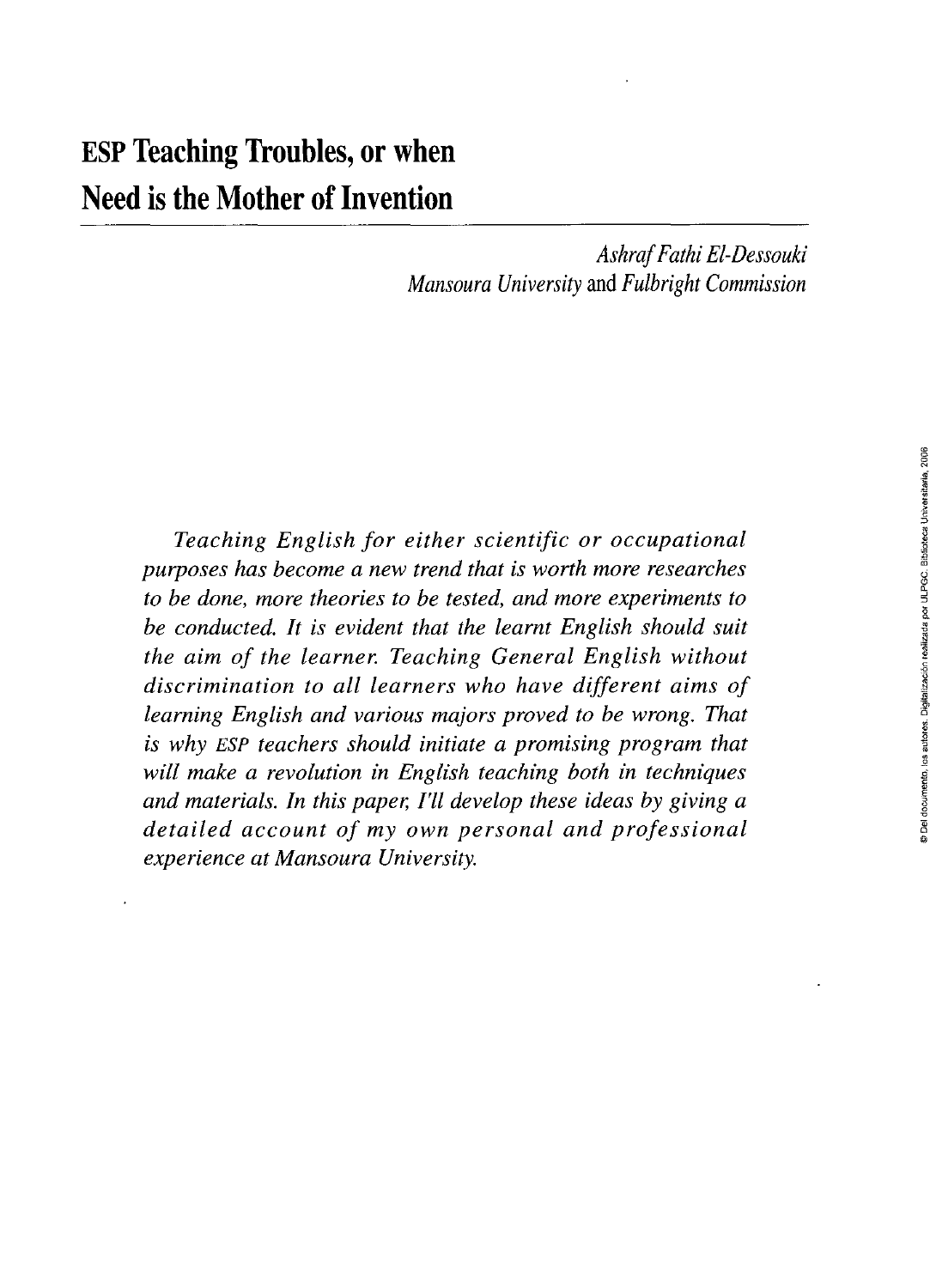As an English teacher, have you ever felt that you are a big failure? Have you ever gone through an experience which was full of senses of despair, frustration and confusión? Has it ever come to your mind that you can do anything in the world, except teaching? If your answer is "Yes", be sure you will be a good teacher, I mean an ESP teacher!

Before I embark on telling you about my experience, I think it is wise to let you know something about the nature of my job. I am an English language instructor who leads two related careers. On the one hand, I am working on my M.A., which is on Literature; and, on the other hand, I'm teaching some classes to "non-specialist students", as we cali them in Egypt. Non-specialists are the students whose majors are not English, but may be History, Mathematics, Science or Physics. Besides, sometimes I teach courses to people who lead different careers like doctors, bankers, engineers and businessmen who think that leaming English will help them have better chances or even work abroad.

Let's move now to the tragic part of my story. I have not received any regular education or courses on ESP, but I know how to teach General English. To make it more tragic, I will tell you about the way I used to teach my English courses. I hope you will not like it. I used to group all the leamers who seemed to have the same level of English proficiency together - which can be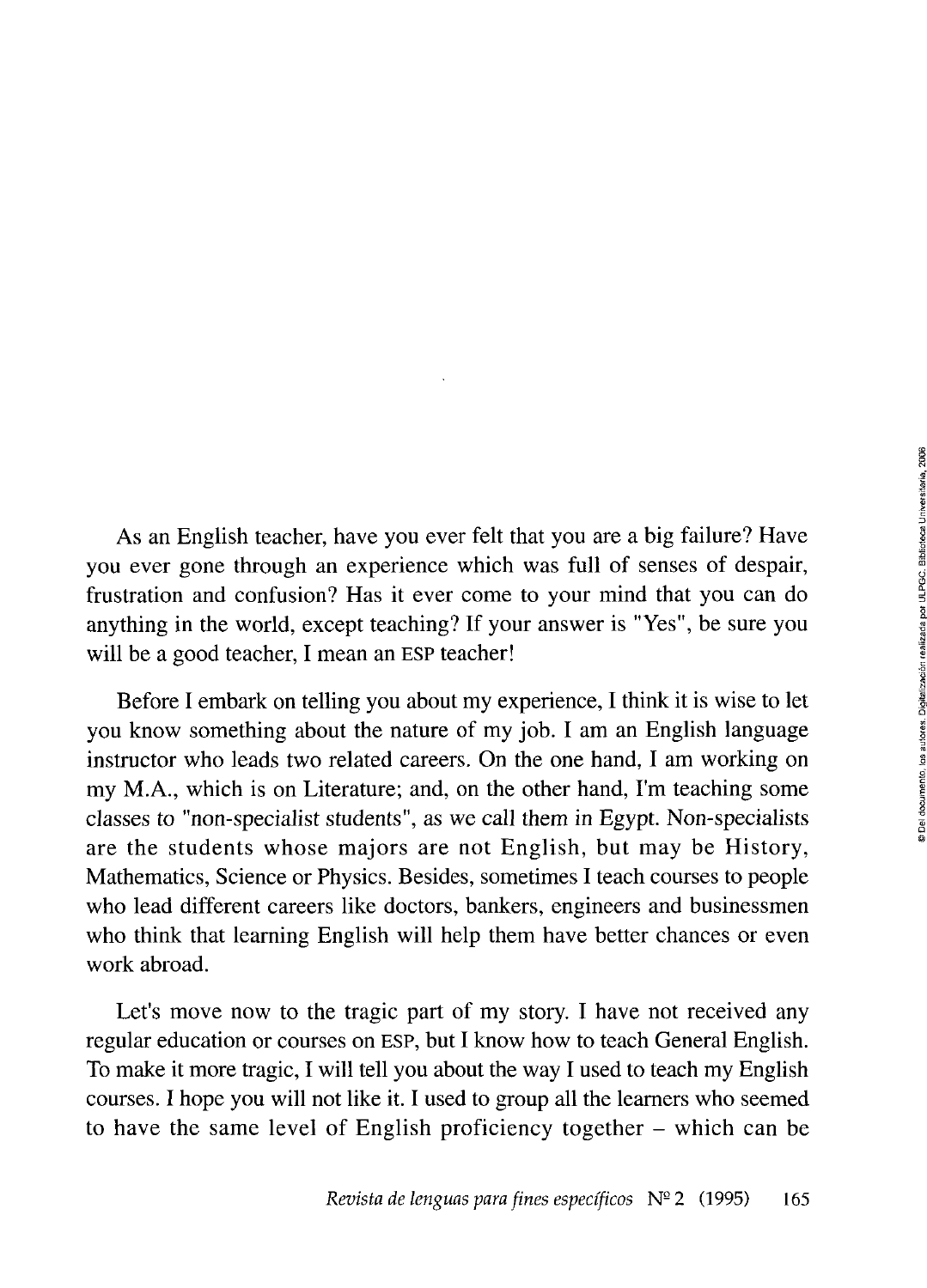indicated through an English proficiency exam –, regardless of their majors, professions, careers, aims of learning English and expectations. I always thought, "Okay, they want to leam how to read and communicate in English. Why bother with their specializations?" Despite my students' various aims of learning English – for instance, doctors need to know how to use English in medical situations, and the same goes for all professions - I taught them the same content. I used to extract some literary passages full of vocabulary, then I asked them to read the passages, guess the meanings of the difficult words, answer general questions on the given text, and then write a short paragraph on the taught topic. The same was done every class, I only added more passages, introduced more vocabulary and explained some grammatical rules. Thus, the situation was exactly like this: I did not pay much attention to the differences among the learners or to their specializations. My solé aim was to increase their English vocabulary – which in most cases was not related to their majors -, and to introduce some grammar.

Unfortunately, on finishing the courses and asking my students to tell me how much they benefited from the English course, the only response I got you may cali it a complain - was: "Okay, it is a nice course, but we do not know how this general English will help us in our professions. We are doctors and you've been teaching us passages about satellites, deserts and means of communication." This was a bright doctor's comment on the course. Another banker said, "I'm going to work in an American bank and I don't know how this English helps me to do transactions with foreign clients, as the vocabulary we leamt in the course is different from the real commercial terminology we use in a bank." Anyhow, I got the same complaint from most of my learners.

It is a fact that I taught them English, but it did not help them much in their specializations. Yes, they could communicate in English, but this was restricted to life situations, not technical ones. To me, it seemed that I was teaching them a language that had already died, like Latin. It was of no use to them.

This awful experience gave me the impression that I am one of those oldfashioned teachers who never care about their learners' needs. They always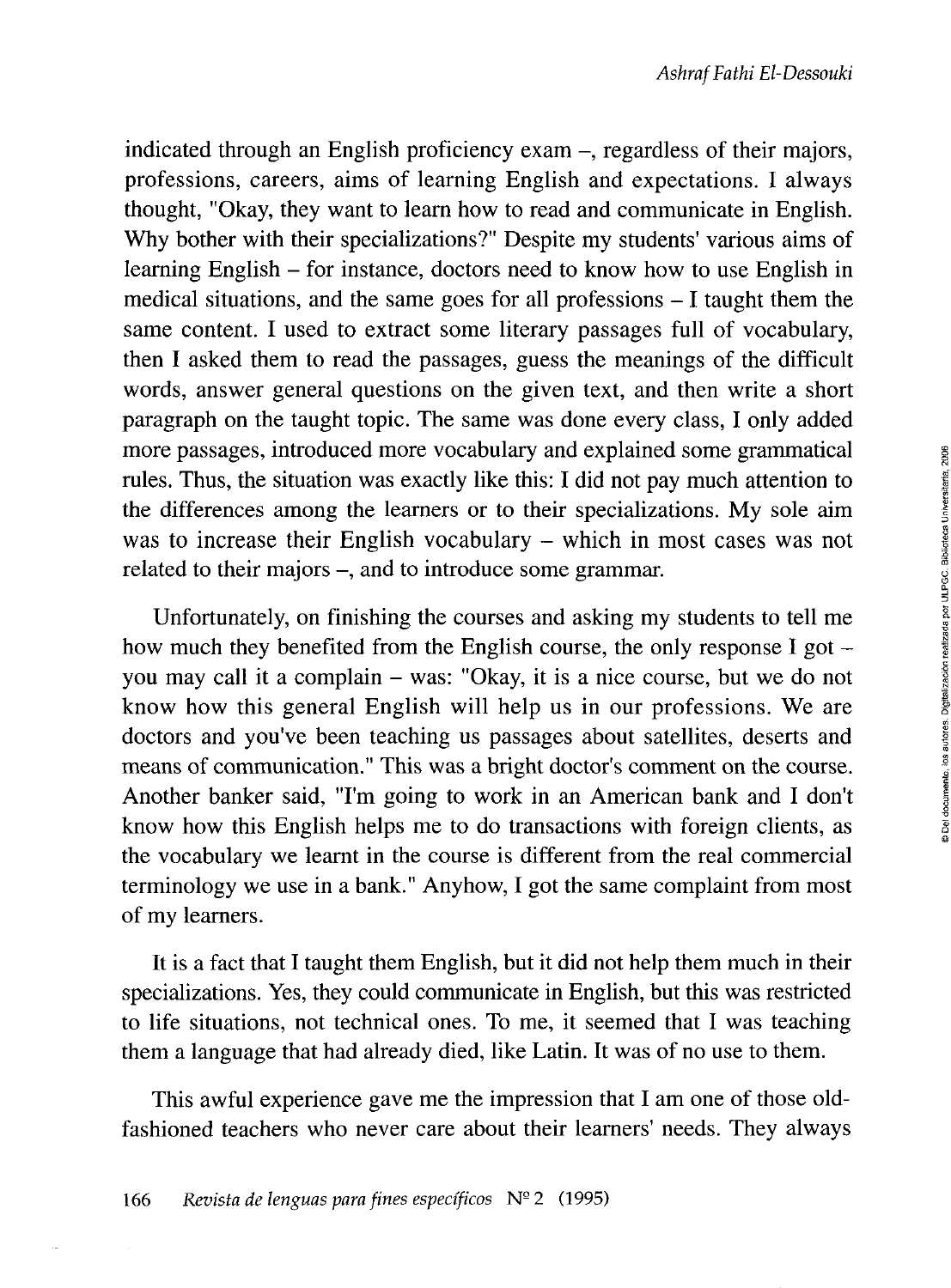teach regardless of what the leamers leam. To them, teaching is a job that should be done one way or the other. This big failure motivated me to reconsider my "teaching", to re-evaluate my aims, to try to know what was wrong with me, and to pay more attention to my leamers' needs and goals of learning English.

Besides, this helped me to view the teacher's job differently. It's not only to teach a course and then say good-bye to his/her students. A good teacher should assess students' needs and goals, evaluate their progress and develop techniques and materials to suit the leamers.

By that time – which was three years ago  $-1$  had not reached any conclusions that would help me find an answer to this problem. I did not know what and how I should teach students with different majors. It was really something confusing to me.

Surprisingly, I found that there were other specialists who were interested in teaching English for Specific Purposes (ESP). The Fulbright Commission in Egypt established the idea of ESP by setting up four big ESP Centres all over Egypt. Their aim is both to teach English and do research on non-specialist students. Of course these centres teach English for occupational, scientific and specific purposes. Thus, I knew I was not living alone in this world: there are other people who share with me the same ideas and thoughts. I realized that the idea of ESP was not a wild imagination but a fact that existed. This helped me to concentrate all my efforts on developing a course to those non-specialist leamers.

I do not consider designing a course for occupational, scientific or specific purposes to be a difficult task. My previous "awful" experience has shown me the three basic pillars on which we can establish a successful ESP course. These three pillars are the following:

- 1. Leamers
- 2. Materials
- 3. Teaching techniques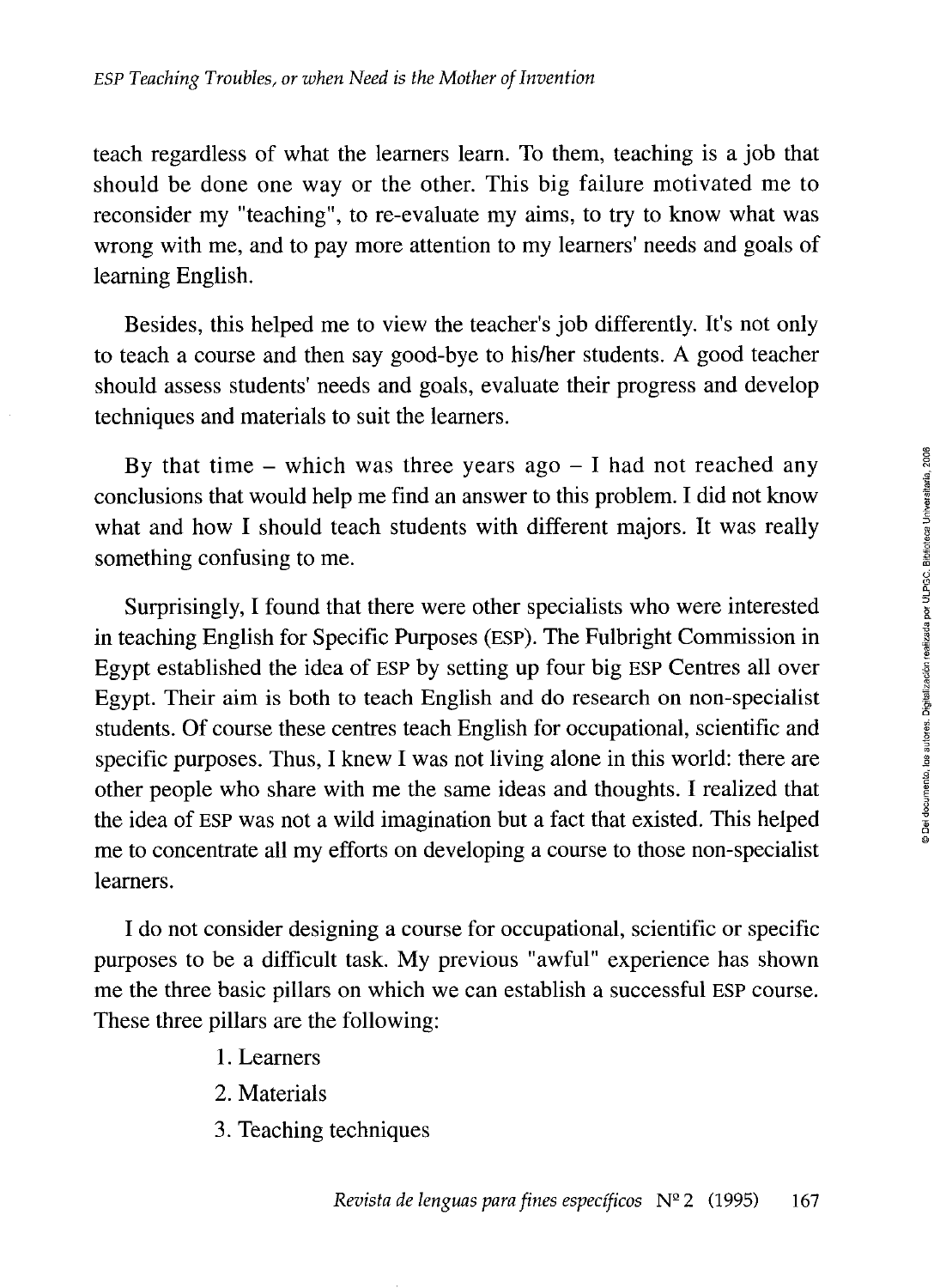## 1. *Learners*

An ESP teacher should meet with his students before starting his course. He should give students the chance to express what they expect from this course, what their aims are, in what situations they will be using English, how this will help them promote in their careers, what type of English will improve their occupational or scientific communications. Briefly, the teacher should assess his learners' needs and goals, and this will help the teacher to achieve his aim effectively. For instance, the aim of a computer engineer learning English may be to present a paper and understand what is going on while attending an international computer conference. Realizing the different needs and goals of learners, the teacher should classify them. Then the teacher should meet privately each homogeneous group and ask them again to write down the very specific objectives they expect from this course. A banker, for example, may say, "I need to learn how to give instructions in English about depositing money, how to explain the how of issuing an insurance policy, and how to provide information about currency exchange." The teacher should consider all these objectives while planning an ESP course.

## 2. *Materials*

The second step is to choose the kind of material that will enhance the learners' aims. The choice of materials should be a cooperative process conducted by both the teacher and the learner. In order to collect the suitable and authentic materials that represent the learner's specialization, both the teacher and the learner should check specialized dictionaries having the needed terminology, examine and consult specialized books written on the topics to be dealt with in the course. The role of the teacher is not to teach these scientific theories ñor explain the technical terms, but it is to show students how these technical terms are linked together, grouped in situations and used by means of the English language. For example, for a student of Physics learning English, the teacher should introduce some technical terms, and the student, by using his own theoretical information on the issue, will build situations.

Moreover, the taught materials should be graded from simple situations, less terminology and much General English, to more complicated technical